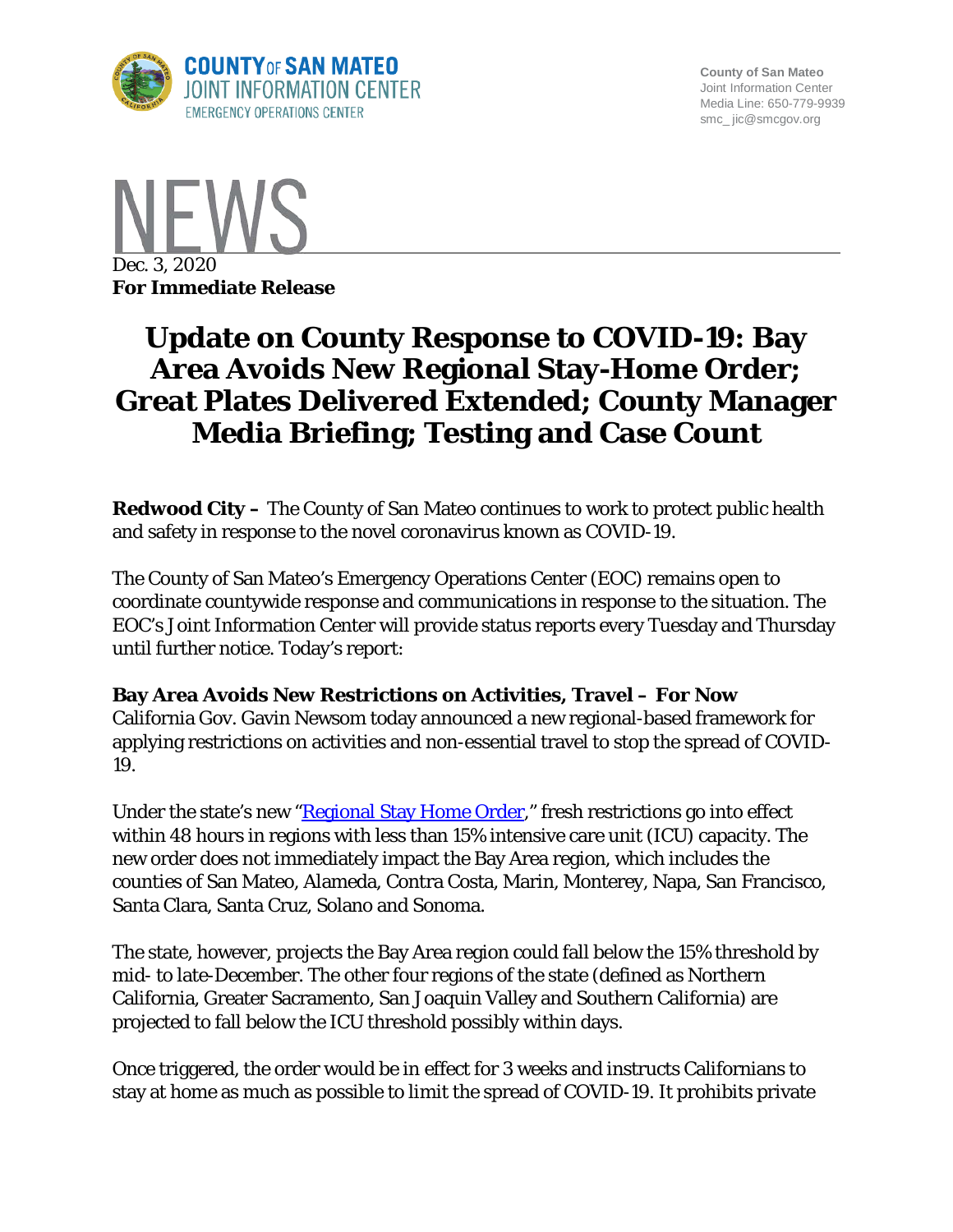gatherings of any size and closes or imposes capacity restrictions at many businesses except for critical infrastructure.

It allows travel for critical services such as visiting the doctor and shopping for groceries and allows most outdoor activities to preserve Californians' physical and mental health. This limited closure is intended to stop a [statewide surge](https://covid19.ca.gov/state-dashboard/) in COVID-19 cases and prevent overwhelming regional ICU capacity.

County Health and other local officials are closely monitoring the situation and will update residents if the region's status changes.

#### **Great Plates Delivered Program Continues through Jan. 7**

The Great Plates Delivered San Mateo County program will continue providing daily prepared meals through Jan.7 to qualifying senior community members helping to keep them nourished and reducing the need to leave home to access meals.

Great Plates has been delivering meals prepared by local restaurants since May to older adults in San Mateo County who are at heightened risk due to COVID-19 and are unable to obtain or prepare meals.

If you are 65 and older, or age 60-64 at high-risk from COVID-19, are COVID-19 positive or have been exposed to COVID-19, and live alone or with one other eligible adult, you might be eligible. To see if you qualify, call (800) 675-8437 or visit [https://www.smcgov.org/food.](https://www.smcgov.org/food)

# **Be Kind to Your Mind**

This year has affected all of us in different ways. But there's one thing that keeps San Mateo County strong: a sense of community. That's why Headspace and San Mateo County Behavioral Health and Recovery Services are working together to provide free resources that can help residents weather this storm.

Sign up to access [Headspace](https://www.headspace.com/san-mateo-county) meditations, sleep sounds, and movement exercises designed to help you care for your mind — all free through August 2021 if you live, work or go to school in San Mateo County. Because in times like these, a little support goes a long way.

# **Assessing COVID-19 Impacts on LGBTQ+ Community**

The San Mateo County Pride Center and Stanford University are partnering to learn the impacts COVID-19 has had on the LGBTQ+ community in San Mateo County.

Information collected through an anonymous and brief survey, which takes between 5-7 minutes, will help identify the unique challenges that COVID-19 has posed for LGBTQ+ communities and guide implementation of sustainable and substantial change.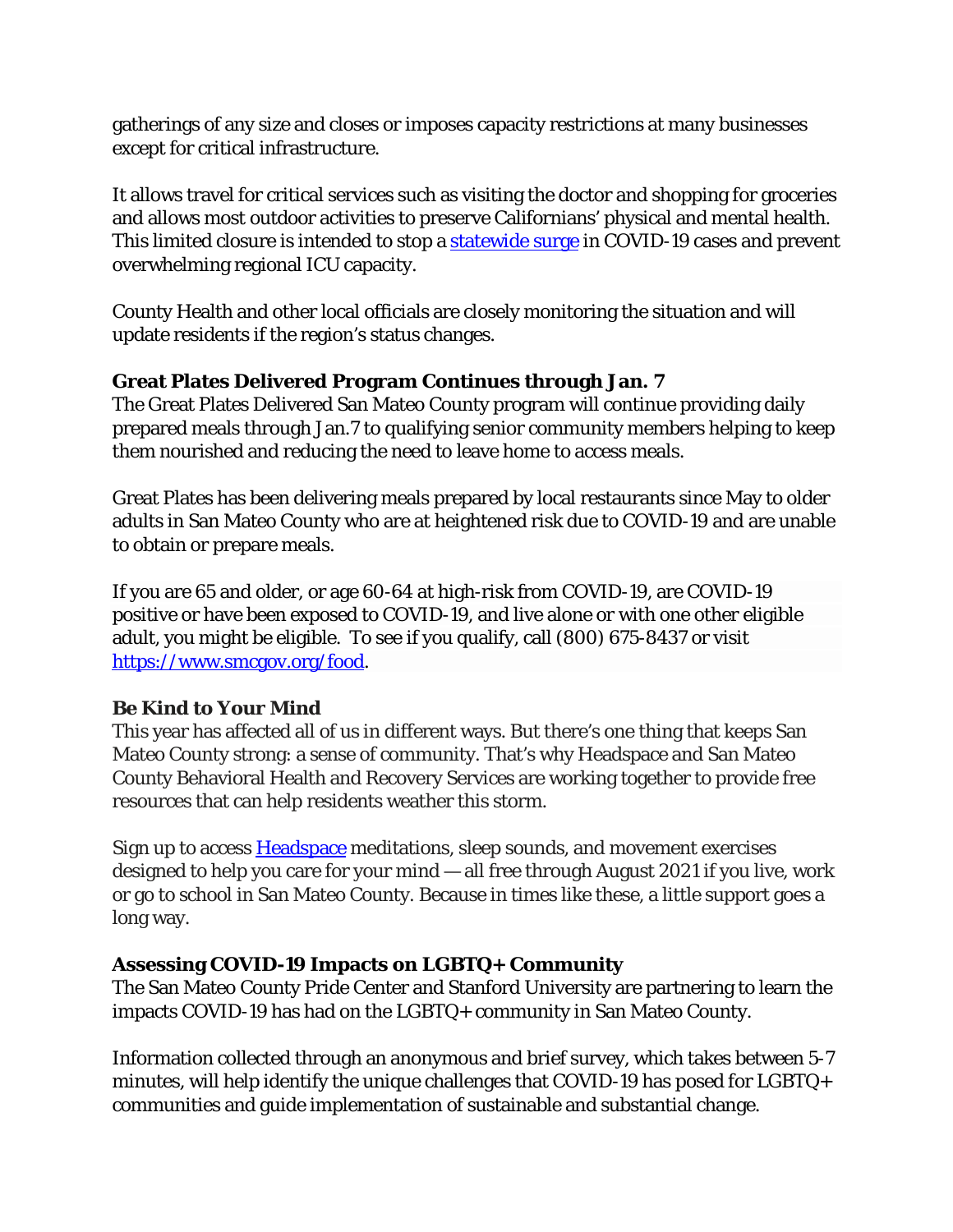Participants have the option of entering a drawing for a limited number of \$50 Target gift cards. The survey will be open through Dec. 4. and can be completed at [tinyurl.com/SMPC-COVIDsurvey.](https://protect-us.mimecast.com/s/z1fsCjRg0QIk5rRjuWsTqz)

This survey is administered in partnership with the LGBTQ Collaborative -- the San Mateo County Pride Center, San Mateo County PRIDE Initiative, San Mateo County LGBTQ+ Commission, Office of Diversity & Equity (ODE) -- and Stanford University.

#### **County Manager's Media Briefing on YouTube**

The Dec. 2, 2020, media briefing on the County of San Mateo's response to COVID-19 hosted by San Mateo County Manager Mike Callagy can be viewed at <https://youtu.be/qIvAcBWezRs>

Subscribe to the County's YouTube channel at <https://www.youtube.com/user/sanmateocountygov>

#### **COVID-19 Testing Available throughout County for Adults and Children**

Safe, easy and no-cost testing is widely available at County-sponsored locations for everyone who works or lives in San Mateo County — regardless of symptoms.

Follow these steps to see how to get a COVID-19 test:

- San Mateo County residents should first contact their health care provider for a COVID-19 test.
- If you cannot get a timely test through your health care provider, please select from the testing options listed below for a no-cost (free) COVID-19 test at a County-sponsored location.
- Once you select the best option for you, make an appointment. Appointments at ALL TEST SITES are STRONGLY encouraged as there is no guarantee you will be seen without one.
- Remember to bring your photo ID and the reference ID from the confirmation email to your appointment.

# **Testing for Children and Adults**

Testing for children ages 5 to 17 as well as adults is available at the San Mateo County Event Center and at the Jefferson Union High School District office in Daly City. Testing is available at no cost to you, but insurance may be billed. Learn more about testing dates and the process [here](https://www.smcgov.org/covid-19-testing-options-children) and register for an [appointment.](https://curative.com/sites#9/34.05/-118.25)

# **Testing for Adults**

Appointments are available Tuesdays through Saturdays, 8 a.m. to 3 p.m., at the San Mateo County Event Center. [Make an appointment](https://www.projectbaseline.com/study/covid-19/?utm_source=smcc&utm_medium=covid-19&utm_campaign=website)